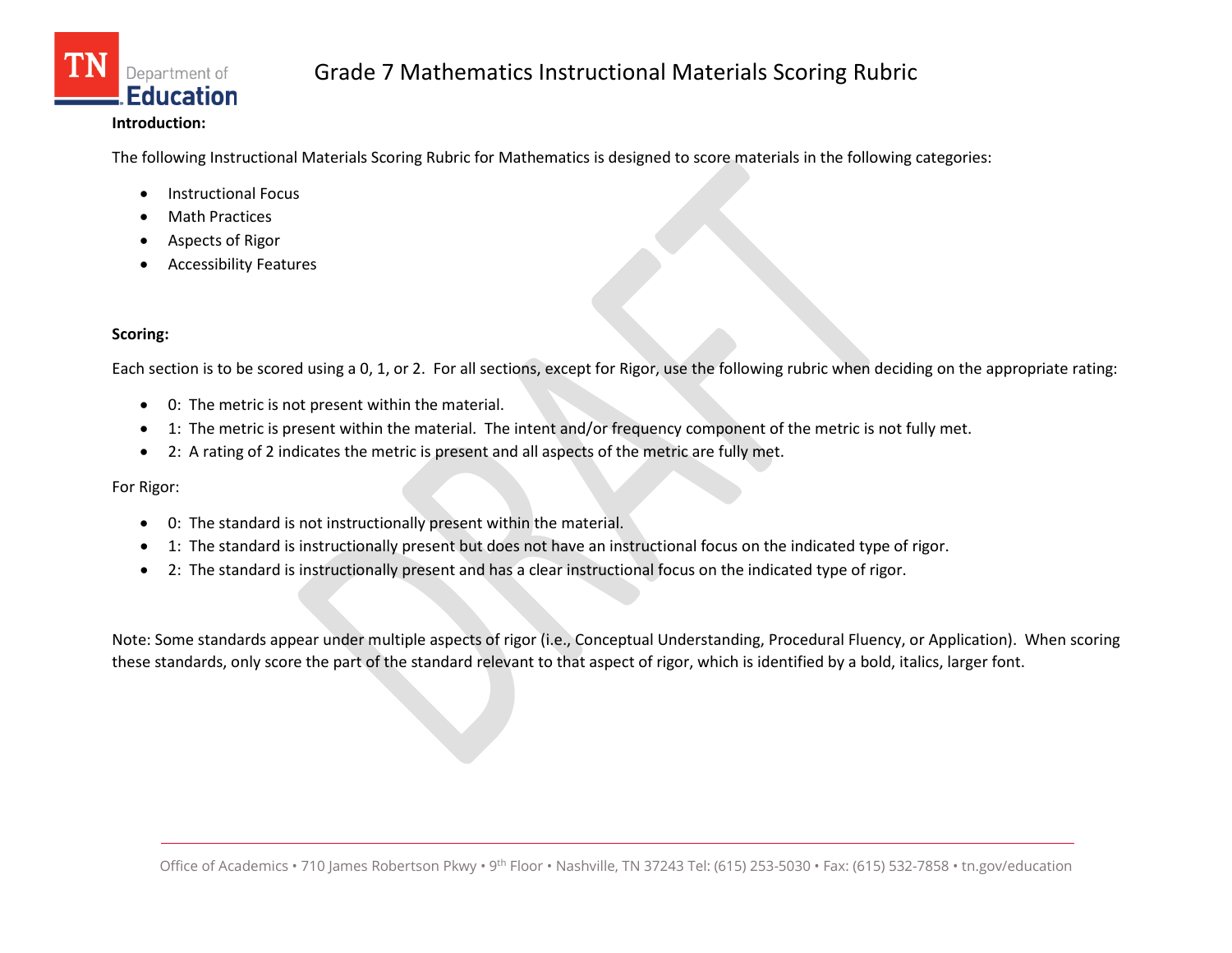**Gateway**: The publisher must provide a Tennessee standards alignment guide as a part of the scope and sequence for the material. If this gateway is not met, the materials will not be scored.

| <b>Instructional Focus</b>                                                           |   |   |                |                 |  |  |
|--------------------------------------------------------------------------------------|---|---|----------------|-----------------|--|--|
|                                                                                      | 0 | 1 | $\overline{2}$ | <b>Evidence</b> |  |  |
| Connections to content from prior grades are clearly identified and explicitly       |   |   |                |                 |  |  |
| related to grade-level work.                                                         |   |   |                |                 |  |  |
| Materials embed a minimum of 3 tasks in every unit. Each task has multiple entry-    |   |   |                |                 |  |  |
| points and can be solved using a minimum of 2 solution strategies and/or             |   |   |                |                 |  |  |
| representations.                                                                     |   |   |                |                 |  |  |
| Materials give students opportunities to work problems within each lesson. Each      |   |   |                |                 |  |  |
| problem set:                                                                         |   |   |                |                 |  |  |
| Covers the full breadth of the standard(s) covered in the lesson                     |   |   |                |                 |  |  |
| Is aligned to on grade level expectations as identified in the standard(s)           |   |   |                |                 |  |  |
| Teacher resources indicate common student misconceptions in every unit and           |   |   |                |                 |  |  |
| provide guidance on how to instructionally address the identified misconceptions.    |   |   |                |                 |  |  |
| Materials provide educative supports (e.g., adult level explanations of the          |   |   |                |                 |  |  |
| standards and strategies) in every lesson for teachers to ensure standards are       |   |   |                |                 |  |  |
| taught accurately and to the appropriate level of rigor (i.e., conceptual            |   |   |                |                 |  |  |
| understanding, procedural fluency, and application) as indicated by the standards.   |   |   |                |                 |  |  |
| Materials develop student understanding of multiple representations (i.e.,           |   |   |                |                 |  |  |
| concrete, representational, abstract) for relevant standards which are identified in |   |   |                |                 |  |  |
| the state's Instructional Focus Documents.                                           |   |   |                |                 |  |  |
| Materials include problems and activities in every unit that connect two or more     |   |   |                |                 |  |  |
| grade level standards in a domain (e.g., 7.EE.A.1 and 7.EE.A.2).                     |   |   |                |                 |  |  |
| Materials include problems and activities in every unit that connect two or more     |   |   |                |                 |  |  |
| grade level domains. (e.g., 7.RP.A.3 and 7.EE.B.3)                                   |   |   |                |                 |  |  |
| Materials provide opportunities for students to participate in a spiraled review in  |   |   |                |                 |  |  |
| every unit.                                                                          |   |   |                |                 |  |  |

| <b>Mathematical Practices</b>                       |  |  |  |          |  |  |
|-----------------------------------------------------|--|--|--|----------|--|--|
| Math Practices/Literacy Skills for Math Proficiency |  |  |  | Evidence |  |  |

Office of Academics • 710 James Robertson Pkwy • 9<sup>th</sup> Floor • Nashville, TN 37243 Tel: (615) 253-5030 • Fax: (615) 532-7858 • tn.gov/education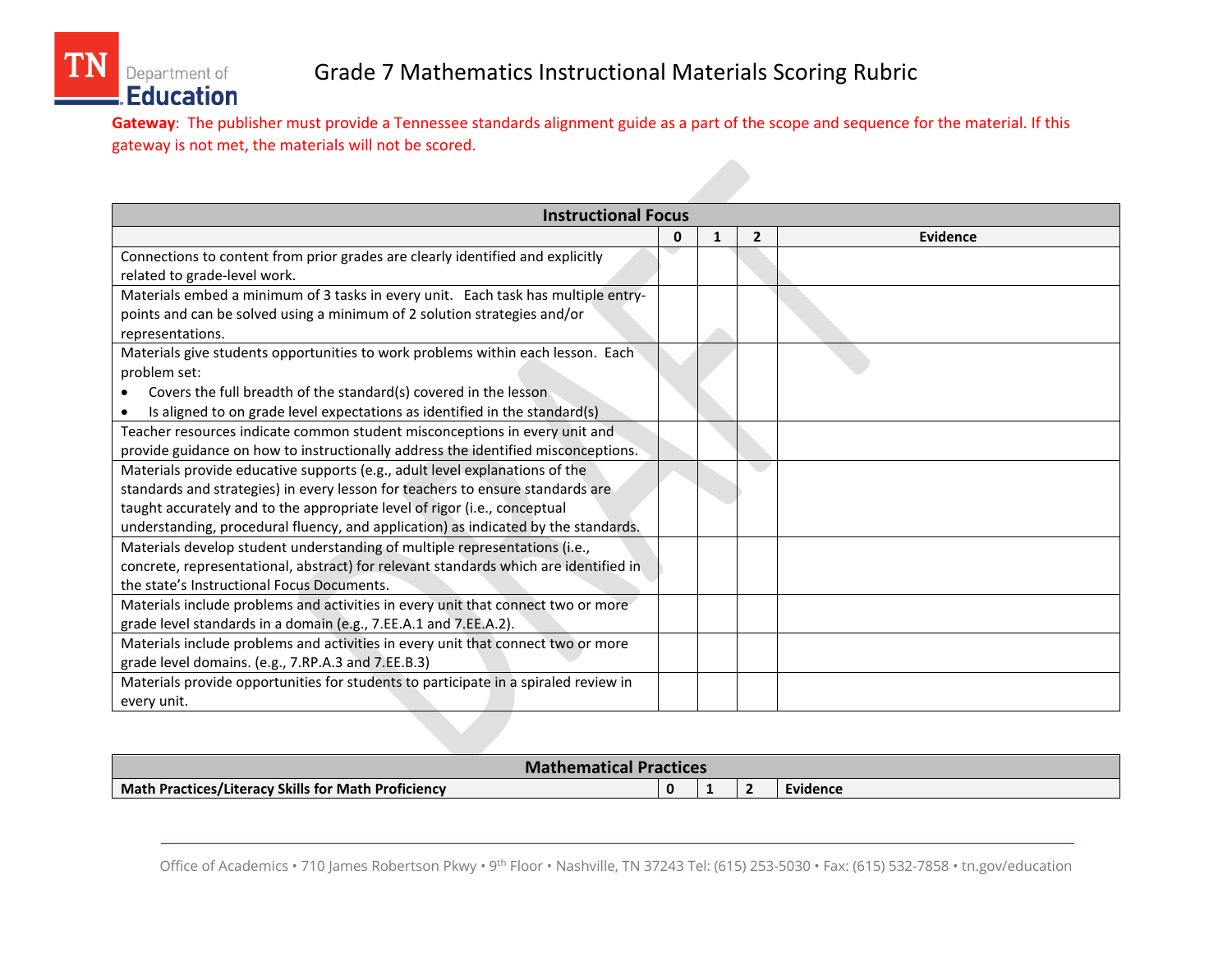| <b>Aspects of Rigor</b>                                                                                                                                                                                                                                                                                      |   |   |                |                 |  |  |  |
|--------------------------------------------------------------------------------------------------------------------------------------------------------------------------------------------------------------------------------------------------------------------------------------------------------------|---|---|----------------|-----------------|--|--|--|
| Conceptual Understanding: The materials support the intentional development                                                                                                                                                                                                                                  | 0 | 1 | $\overline{2}$ | <b>Evidence</b> |  |  |  |
| of students' conceptual understanding of key mathematical concepts, especially                                                                                                                                                                                                                               |   |   |                |                 |  |  |  |
| where called for in specific content standards or clusters.                                                                                                                                                                                                                                                  |   |   |                |                 |  |  |  |
| 7.RP.A.2 Recognize and represent proportional relationships between quantities.                                                                                                                                                                                                                              |   |   |                |                 |  |  |  |
| 7.RP.A.2a Decide whether two quantities are in a proportional relationship (e.g.,                                                                                                                                                                                                                            |   |   |                |                 |  |  |  |
| by testing for equivalent ratios in a table or graphing on a coordinate plane and observing                                                                                                                                                                                                                  |   |   |                |                 |  |  |  |
| whether the graph is a straight line through the origin).                                                                                                                                                                                                                                                    |   |   |                |                 |  |  |  |
| 7.RP.A.2b Identify the constant of proportionality (unit rate) in tables, graphs,                                                                                                                                                                                                                            |   |   |                |                 |  |  |  |
| equations, diagrams, and verbal descriptions of proportional relationships.                                                                                                                                                                                                                                  |   |   |                |                 |  |  |  |
| 7.RP.A.2c Use the concept of equality to represent proportional relationships with<br>equations. For example, if total cost t is proportional to the number n of items purchased at a<br>constant price p, the relationship between the total cost and the number of items can be<br>expressed as $t = pn$ . |   |   |                |                 |  |  |  |
| <b>7.RP.A.2d</b> Explain what a point $(x, y)$ on the graph of a proportional relationship                                                                                                                                                                                                                   |   |   |                |                 |  |  |  |
| means in terms of the situation, with special attention to the points $(0, 0)$ and $(1, r)$                                                                                                                                                                                                                  |   |   |                |                 |  |  |  |
| where r is the unit rate.                                                                                                                                                                                                                                                                                    |   |   |                |                 |  |  |  |
| 7.NS.A.1 Apply and extend previous understandings of addition and subtraction                                                                                                                                                                                                                                |   |   |                |                 |  |  |  |
| to add and subtract rational numbers; represent addition and subtraction on a                                                                                                                                                                                                                                |   |   |                |                 |  |  |  |
| horizontal or vertical number line diagram.                                                                                                                                                                                                                                                                  |   |   |                |                 |  |  |  |
| <b>7.NS.A.1a</b> Understand $p + q$ as the number located a distance $ q $ from p, in the                                                                                                                                                                                                                    |   |   |                |                 |  |  |  |
| positive or negative direction depending on whether q is positive or negative. Show                                                                                                                                                                                                                          |   |   |                |                 |  |  |  |
| that a number and its opposite have a sum of 0 (are additive inverses). Interpret                                                                                                                                                                                                                            |   |   |                |                 |  |  |  |
| sums of rational numbers by describing real- world contexts.                                                                                                                                                                                                                                                 |   |   |                |                 |  |  |  |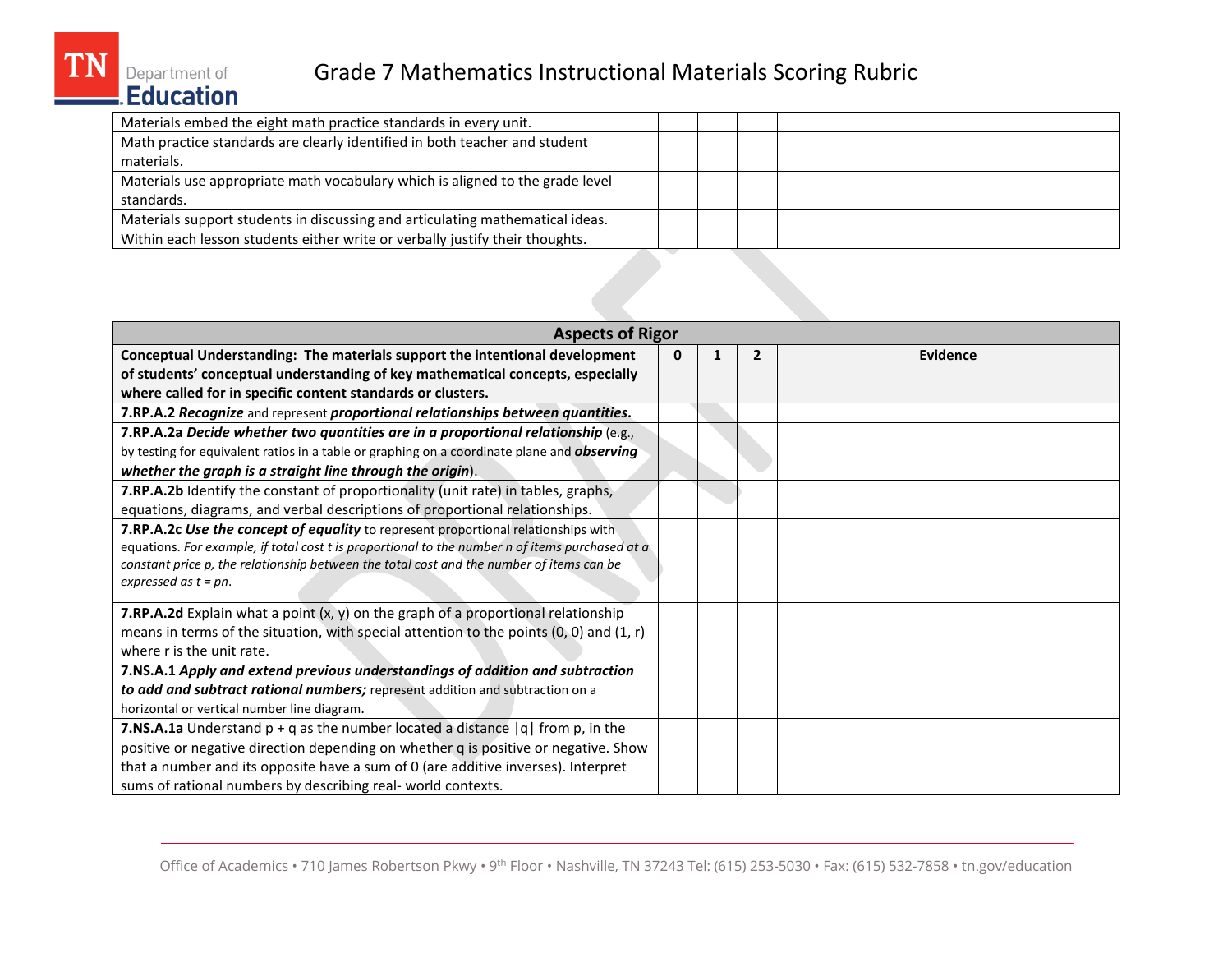| <b>Grade 7 Mathematics Instructional Materials Scoring Rubric</b><br>Department of<br><b>Education</b>                                                                                                                                                                                                                                                                                                                                                            |  |  |
|-------------------------------------------------------------------------------------------------------------------------------------------------------------------------------------------------------------------------------------------------------------------------------------------------------------------------------------------------------------------------------------------------------------------------------------------------------------------|--|--|
| 7.NS.A.1b Understand subtraction of rational numbers as adding the additive<br>inverse, $p - q = p + (-q)$ . Show that the distance between two rational numbers on<br>the number line is the absolute value of their difference, and apply this principle in<br>real-world contexts.                                                                                                                                                                             |  |  |
| 7.NS.A.1c Apply properties of operations as strategies to add and subtract rational<br>numbers.                                                                                                                                                                                                                                                                                                                                                                   |  |  |
| 7.NS.A.2 Apply and extend previous understandings of multiplication and division<br>and of fractions to multiply and divide rational numbers.                                                                                                                                                                                                                                                                                                                     |  |  |
| 7.NS.A.2a Understand that multiplication is extended from fractions to rational<br>numbers by requiring that operations continue to satisfy the properties of<br>operations, particularly the distributive property, leading to products such as<br>$(-1)(-1)$ = 1 and the rules for multiplying signed numbers. Interpret products of<br>rational numbers by describing real-world contexts.                                                                     |  |  |
| 7.NS.A.2b Understand that integers can be divided, provided that the divisor is<br>not zero, and every quotient of integers (with non-zero divisor) is a rational<br><b>number</b> . If p and q are integers, then $-(p/q) = (-p)/q = p/(-q)$ . <b>Interpret quotients of</b><br>rational numbers by describing real-world contexts.                                                                                                                              |  |  |
| 7.NS.A.2c Apply properties of operations as strategies to multiply and divide rational<br>numbers.                                                                                                                                                                                                                                                                                                                                                                |  |  |
| 7.NS.A.2d Convert a rational number to a decimal using long division; know that the<br>decimal form of a rational number terminates or eventually repeats.                                                                                                                                                                                                                                                                                                        |  |  |
| 7.EE.A.1 Apply properties of operations as strategies to add, subtract, factor, and<br>expand linear expressions with rational coefficients.                                                                                                                                                                                                                                                                                                                      |  |  |
| 7.EE.A.2 Rewrite and connect equivalent expressions in different forms in a<br>contextual problem to provide multiples ways of interpreting the problem and<br>investigating how the quantities in it are related. For example, shoes are on sale at a<br>25% discount. How is the discounted price P related to the original cost C of the shoes? C-<br>$0.25C$ = P. In other words, P is 75% of the original cost since $C$ - 0.25C can be written as<br>0.75C. |  |  |
| 7.EE.B.3a Apply properties of operations to calculate with numbers in any form;<br>convert between forms as appropriate.                                                                                                                                                                                                                                                                                                                                          |  |  |
| 7.EE.B.3b Assess the reasonableness of answers using mental computation and                                                                                                                                                                                                                                                                                                                                                                                       |  |  |
| 7.EE.B.4 Use variables to represent quantities in a real-world and mathematical<br>problem, and construct simple equations and inequalities to solve problems by<br>reasoning about the quantities.                                                                                                                                                                                                                                                               |  |  |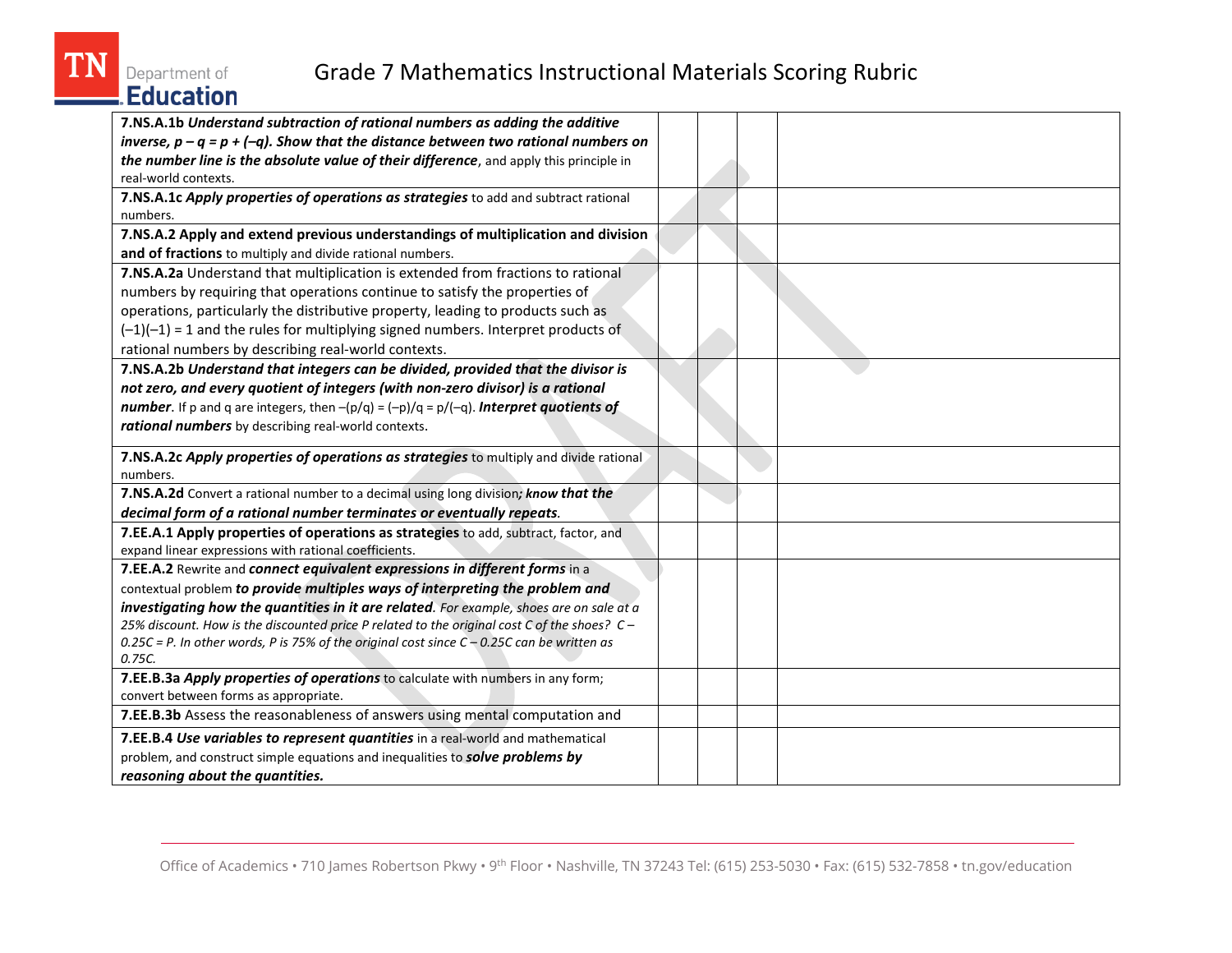

| 7.EE.B.4a Solve real-world and mathematical problems leading to equations of the form px                     |  |  |
|--------------------------------------------------------------------------------------------------------------|--|--|
| + $q$ = $r$ and $p(x + q)$ = $r$ where $p$ , $q$ , and $r$ are specific rational numbers. Solve equations of |  |  |
| these forms fluently. Compare an algebraic solution to an arithmetic solution,                               |  |  |
| identifying the sequence of the operations used in each approach. For example, the                           |  |  |
| perimeter of a rectangle is 54 cm. Its length is 6 cm. What is its width?                                    |  |  |
| 7.EE.B.4b Solve real-world and mathematical problems leading to inequalities of the form                     |  |  |
| $px + q > r$ , $px + q < r$ , $px + q \ge r$ , and $px + q \le r$ , where p, q, and r are specific rational  |  |  |
| numbers. Graph the solution set of the inequality on a number line and <i>interpret it in the</i>            |  |  |
| context of the problem. For example: As a salesperson, you are paid \$50 per week plus \$3                   |  |  |
| per sale. This week you want your pay to be at least \$100. Write an inequality for the number               |  |  |
| of sales you need to make, and describe the solutions.                                                       |  |  |
| 7.G.A.2 Draw triangles with given conditions: three angle measures or three side                             |  |  |
| measures. Notice when the conditions determine a unique triangle, more than one                              |  |  |
| triangle, or no triangle.                                                                                    |  |  |
| 7.G.B.3 Know the formulas for the area and circumference of a circle and use them                            |  |  |
| to solve problems. Explore the relationships between the radius, the circumference,                          |  |  |
| and the area of a circle, and the number $\pi$ .                                                             |  |  |
| 7.G.B.4 Know and use facts about supplementary, complementary, vertical, and                                 |  |  |
| adjacent angles in a multi-step problem to write and solve simple equations for an                           |  |  |
| unknown angle in a figure.                                                                                   |  |  |
| 7.SP.A.2 Collect and use data from a random sample to draw inferences about a population                     |  |  |
| with an unknown characteristic of interest. Generate multiple samples (or simulated                          |  |  |
| samples) of the same size to gauge the variation in estimates or predictions. For example,                   |  |  |
| estimate the mean word length in a book by randomly sampling words from the book;                            |  |  |
| predict the winner of a school election based on randomly sampled survey data. Gauge                         |  |  |
| how far off the estimate or prediction might be.                                                             |  |  |
| 7.SP.B.3 Informally compare the measures of center (mean, median, mode) of                                   |  |  |
| two numerical data distributions with similar variabilities. For example, the mean                           |  |  |
| height of players on the basketball team is 10 cm greater than the mean height of players on                 |  |  |
| the soccer team; on a dot plot or box plot, the separation between the two distributions of                  |  |  |
| heights is noticeable.                                                                                       |  |  |
| 7.SP.B.4 Use measures of center and measures of variability for numerical data                               |  |  |
| from random samples to draw informal comparative inferences about two                                        |  |  |
| populations. For example, decide whether the words in a chapter of a 7th grade                               |  |  |
| science book are generally longer than the words in a chapter of a 4th grade                                 |  |  |
| science book.                                                                                                |  |  |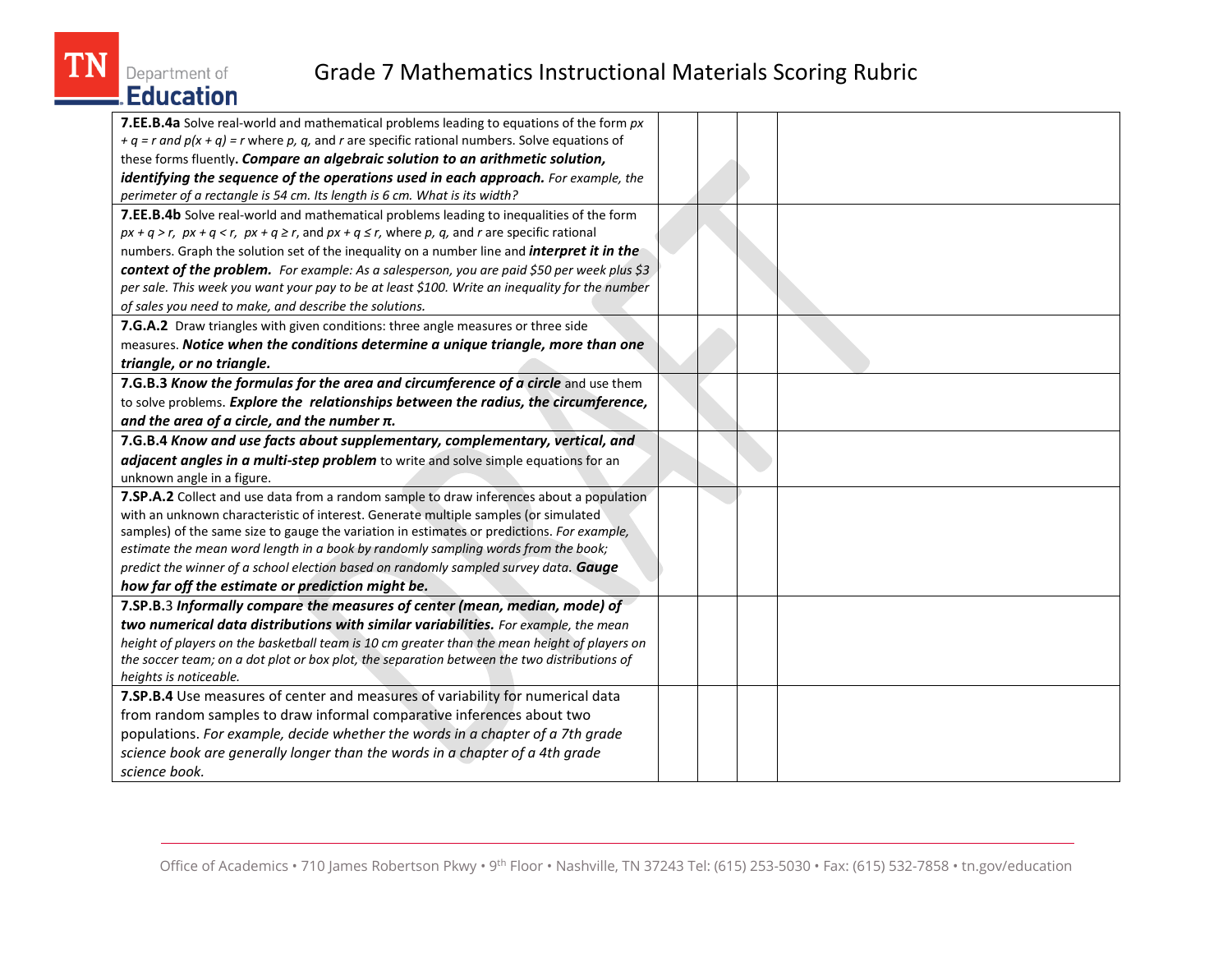Department of

| Education                                                                                                                                                                     |              |              |                |          |
|-------------------------------------------------------------------------------------------------------------------------------------------------------------------------------|--------------|--------------|----------------|----------|
| 7.SP.C.5 Recognize that the probability of a chance event is a number between 0                                                                                               |              |              |                |          |
| and 1 and interpret the likelihood of the event occurring.                                                                                                                    |              |              |                |          |
| 7.SP.C.6a Approximate the probability of a chance event by collecting data on the                                                                                             |              |              |                |          |
| chance process that produces it and observing its long-run relative frequency, and                                                                                            |              |              |                |          |
| predict the approximate relative frequency given the probability.                                                                                                             |              |              |                |          |
| 7.SP.C.6c Compare theoretical probabilities to experimental probabilities; explain                                                                                            |              |              |                |          |
| any possible sources of discrepancy. For example, when rolling a number cube 600                                                                                              |              |              |                |          |
| times, predict that a 3 or 6 would be rolled roughly 200 times, but probably not                                                                                              |              |              |                |          |
| exactly 200 times.                                                                                                                                                            |              |              |                |          |
| 7.SP.C.7 Develop a probability model and use it to find experimental or theoretical                                                                                           |              |              |                |          |
| probabilities of events.                                                                                                                                                      |              |              |                |          |
| 7.SP.C.7a Use a uniform probability model, with equal probability assigned to all                                                                                             |              |              |                |          |
| outcomes, to determine probabilities of events. For example, if a student is selected at                                                                                      |              |              |                |          |
| random from a class, find the probability that Jane will be selected and the probability that a                                                                               |              |              |                |          |
| girl will be selected.                                                                                                                                                        |              |              |                |          |
| 7.SP.C.7b Develop a probability model, including non-uniform models, by                                                                                                       |              |              |                |          |
| observing frequencies in data generated from a chance process. Use the model to<br>estimate the probabilities of events. For example, find the approximate probability that a |              |              |                |          |
| spinning penny will land heads up or that a tossed paper cup will land open end down. Do the                                                                                  |              |              |                |          |
| outcomes for the spinning penny appear to be equally likely based on the observed                                                                                             |              |              |                |          |
| frequencies?                                                                                                                                                                  |              |              |                |          |
| 7.SP.D.8 Summarize a numerical data set in relation to its context.                                                                                                           |              |              |                |          |
| 7.SP.D.8a Give quantitative measures of center (median and/or mean) and variability                                                                                           |              |              |                |          |
| (range and/or interquartile range), as well as describe any overall pattern and any                                                                                           |              |              |                |          |
| striking deviations from the overall pattern with reference to the context in which the                                                                                       |              |              |                |          |
| data were gathered.                                                                                                                                                           |              |              |                |          |
| 7.SP.D.8b Relate and understand the choice of measures of center (median                                                                                                      |              |              |                |          |
| and/or mean) and variability (range and/or interquartile range) to the shape of                                                                                               |              |              |                |          |
| the data distribution and the context in which the data were gathered.                                                                                                        |              |              |                |          |
| Procedural Skill and Fluency: The materials provide intentional opportunities for                                                                                             | $\mathbf{0}$ | $\mathbf{1}$ | $\overline{2}$ | Evidence |
| students to develop procedural skills and fluencies, especially where called for in                                                                                           |              |              |                |          |
| specific content standards or clusters                                                                                                                                        |              |              |                |          |
| 7.RP.A.1 Compute unit rates associated with ratios of fractions, including ratios of                                                                                          |              |              |                |          |
| lengths, areas, and other quantities measured in like or different units. For                                                                                                 |              |              |                |          |
| example, if a person walks 1/2 mile in each 15 minutes, compute the unit rate as                                                                                              |              |              |                |          |
| the complex fraction $(1/2) / (1/4)$ miles per hour, equivalently 2 miles per hour.                                                                                           |              |              |                |          |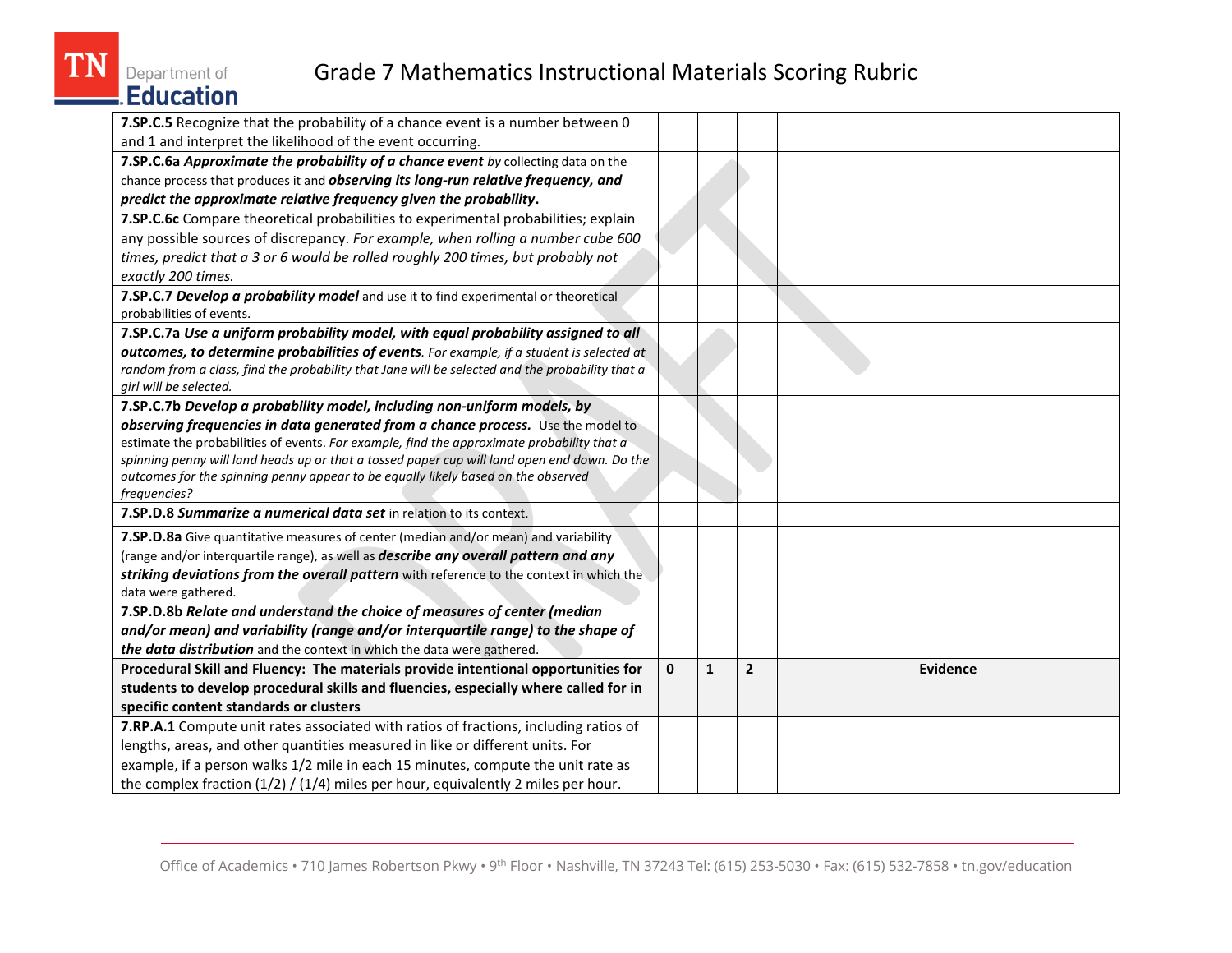**TN** 

| <b>Grade 7 Mathematics Instructional Materials Scoring Rubric</b><br>Department of                                                                                                                                                                                                                                    |  |
|-----------------------------------------------------------------------------------------------------------------------------------------------------------------------------------------------------------------------------------------------------------------------------------------------------------------------|--|
| E.Education                                                                                                                                                                                                                                                                                                           |  |
| 7.RP.A.2 Recognize and represent proportional relationships between quantities.                                                                                                                                                                                                                                       |  |
| 7.RP.A.2a Decide whether two quantities are in a proportional relationship (e.g., by<br>testing for equivalent ratios in a table or graphing on a coordinate plane and<br>observing whether the graph is a straight line through the origin).                                                                         |  |
| 7.RP.A.2c Use the concept of equality to represent proportional relationships with                                                                                                                                                                                                                                    |  |
| equations. For example, if total cost t is proportional to the number n of items purchased at<br>a constant price p, the relationship between the total cost and the number of items can be<br>expressed as $t = pn$ .                                                                                                |  |
| 7.RP.A.3 Use proportional relationships to solve multi-step ratio and percent<br>problems. Examples: batting averages, recipes, simple interest, tax, markups and<br>markdowns, gratuities and commissions, fees, percent increase and decrease, percent error,<br>etc.                                               |  |
| 7.NS.A.1 Apply and extend previous understandings of addition and subtraction to add                                                                                                                                                                                                                                  |  |
| and subtract rational numbers; represent addition and subtraction on a                                                                                                                                                                                                                                                |  |
| horizontal or vertical number line diagram.                                                                                                                                                                                                                                                                           |  |
| 7.NS.A.1c Apply properties of operations as strategies to add and subtract rational                                                                                                                                                                                                                                   |  |
| numbers.                                                                                                                                                                                                                                                                                                              |  |
| 7.NS.A.2 Apply and extend previous understandings of multiplication and division and of<br>fractions to multiply and divide rational numbers.                                                                                                                                                                         |  |
| 7.NS.A.2b Understand that integers can be divided, provided that the divisor is not zero,<br>and every quotient of integers (with non-zero divisor) is a rational number. If p and q are<br>integers, then $-(p/q) = (-p)/q = p/(-q)$ . Interpret quotients of rational numbers by<br>describing real-world contexts. |  |
| 7.NS.A.2c Apply properties of operations as strategies to multiply and divide rational                                                                                                                                                                                                                                |  |
| numbers.                                                                                                                                                                                                                                                                                                              |  |
| 7.NS.A.2d Convert a rational number to a decimal using long division; know that                                                                                                                                                                                                                                       |  |
| the decimal form of a rational number terminates or eventually repeats.                                                                                                                                                                                                                                               |  |
| 7.NS.A.3 Solve real-world and mathematical problems involving the four                                                                                                                                                                                                                                                |  |
| operations with rational numbers. (Computations with rational numbers extend the rules<br>for manipulating fractions to complex fractions.)                                                                                                                                                                           |  |
| 7.EE.A.1 Apply properties of operations as strategies to add, subtract, factor, and                                                                                                                                                                                                                                   |  |
| expand linear expressions with rational coefficients.                                                                                                                                                                                                                                                                 |  |
| 7.EE.A.2 Rewrite and connect equivalent expressions in different forms in a                                                                                                                                                                                                                                           |  |
| contextual problem to provide multiples ways of interpreting the problem and investigating                                                                                                                                                                                                                            |  |
| how the quantities in it are related. For example, shoes are on sale at a 25% discount. How is<br>the discounted price P related to the original cost C of the shoes? $C - 0.25C = P$ . In other<br>words, P is 75% of the original cost since $C - 0.25C$ can be written as 0.75C.                                   |  |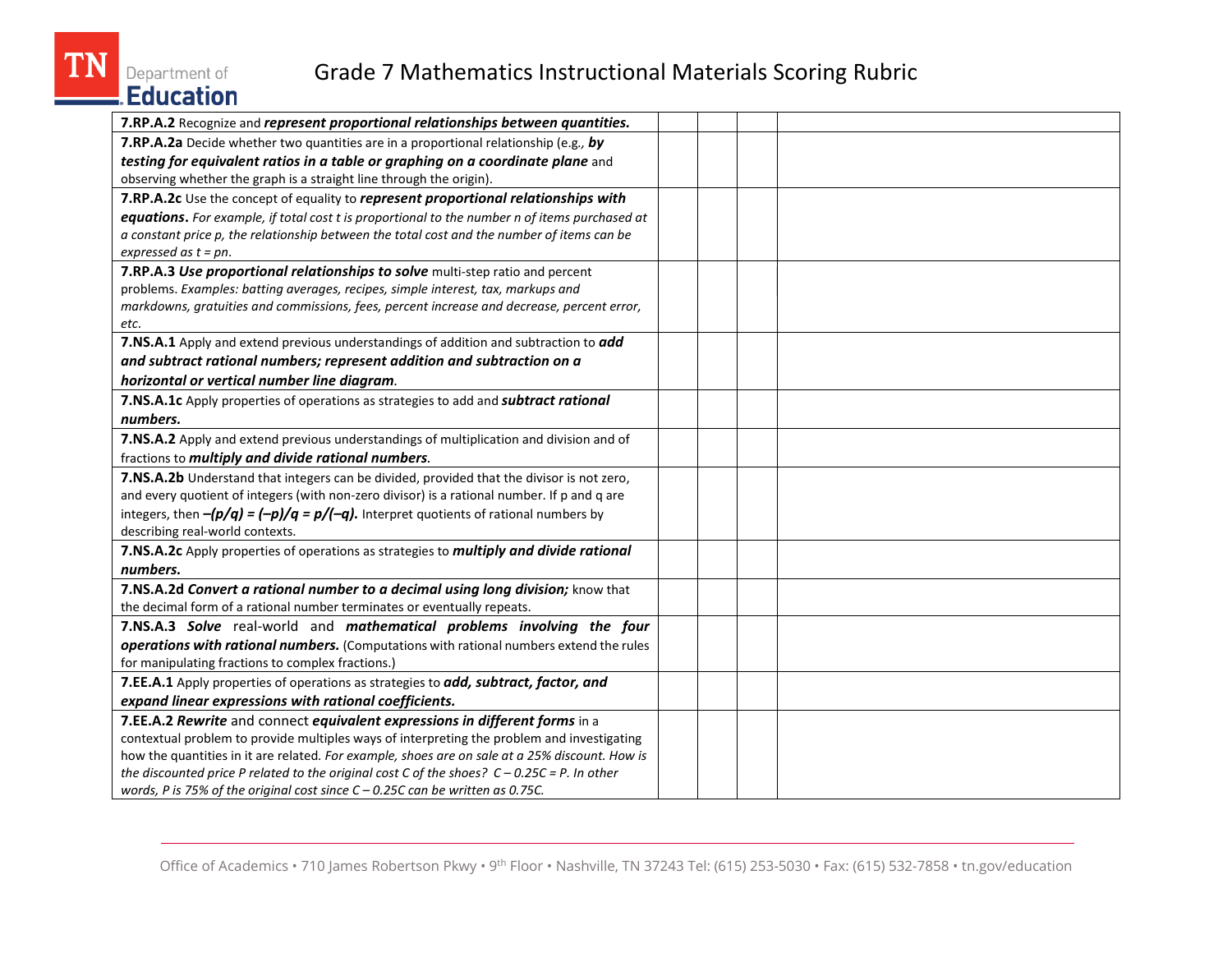| <b>Grade 7 Mathematics Instructional Materials Scoring Rubric</b><br>Department of<br>Education                                                                                                                                                                                                                                                                                                                                                                                                                                                                 |  |
|-----------------------------------------------------------------------------------------------------------------------------------------------------------------------------------------------------------------------------------------------------------------------------------------------------------------------------------------------------------------------------------------------------------------------------------------------------------------------------------------------------------------------------------------------------------------|--|
| 7.EE.B.3 Solve multi-step real-world and mathematical problems posed with<br>positive and negative rational numbers presented in any form (whole numbers,<br>fractions, and decimals).                                                                                                                                                                                                                                                                                                                                                                          |  |
| 7.EE.B.3a Apply properties of operations to calculate with numbers in any form;<br>convert between forms as appropriate.                                                                                                                                                                                                                                                                                                                                                                                                                                        |  |
| 7.EE.B.4 Use variables to represent quantities in a real-world and mathematical problem,<br>and construct simple equations and inequalities to solve problems by reasoning<br>about the quantities.                                                                                                                                                                                                                                                                                                                                                             |  |
| 7.EE.B.4a Solve real-world and mathematical problems leading to equations of the<br>form $px + q = r$ and $p(x + q) = r$ where p, q, and r are specific rational numbers.<br>Solve equations of these forms fluently. Compare an algebraic solution to an arithmetic<br>solution, identifying the sequence of the operations used in each approach. For example, the<br>perimeter of a rectangle is 54 cm. Its length is 6 cm. What is its width?                                                                                                               |  |
| 7.EE.B.4b Solve real-world and mathematical problems leading to inequalities of the<br>form $px + q > r$ , $px + q < r$ , $px + q \ge r$ , and $px + q \le r$ , where p, q, and r are specific<br>rational numbers. Graph the solution set of the inequality on a number line and<br>interpret it in the context of the problem. For example: As a salesperson, you are paid \$50<br>per week plus \$3 per sale. This week you want your pay to be at least \$100. Write an<br>inequality for the number of sales you need to make, and describe the solutions. |  |
| 7.G.A.1 Solve problems involving scale drawings of congruent and similar geometric<br>figures, including computing actual lengths and areas from a scale drawing and<br>reproducing a scale drawing at a different scale.                                                                                                                                                                                                                                                                                                                                       |  |
| 7.G.A.2 Draw triangles with given conditions: three angle measures or three side<br>measures. Notice when the conditions determine a unique triangle, more than one<br>triangle, or no triangle.                                                                                                                                                                                                                                                                                                                                                                |  |
| 7.G.B.3 Know the formulas for the area and circumference of a circle and use them to<br>solve problems. Explore the relationships between the radius, the circumference, and the<br>area of a circle, and the number $\pi$ .                                                                                                                                                                                                                                                                                                                                    |  |
| 7.G.B.4 Know and use facts about supplementary, complementary, vertical, and adjacent<br>angles in a multi-step problem to write and solve simple equations for an unknown<br>angle in a figure.                                                                                                                                                                                                                                                                                                                                                                |  |
| 7.G.B.5 Solve real-world and mathematical problems involving area of two-<br>dimensional figures composed of triangles, quadrilaterals, and polygons, and<br>volume and surface area of three-dimensional objects composed of cubes and<br>right prisms.                                                                                                                                                                                                                                                                                                        |  |
| 7.SP.A.1 Explore how statistics can be used to gain information about a population by<br>examining a sample of the population; generalizations about a population from a sample are                                                                                                                                                                                                                                                                                                                                                                             |  |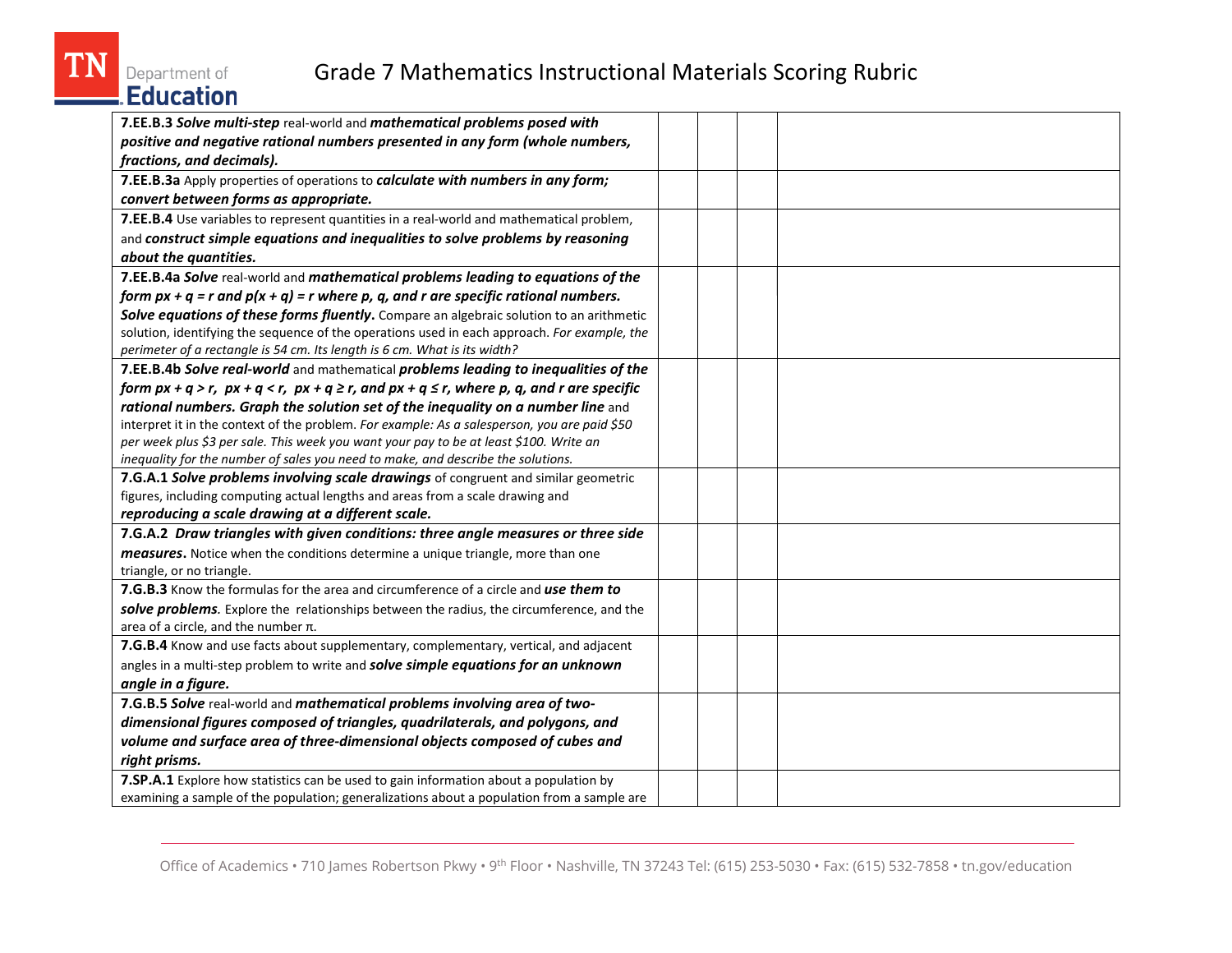

| valid only if the sample is representative of that population. Understand that random           |              |              |                |                 |
|-------------------------------------------------------------------------------------------------|--------------|--------------|----------------|-----------------|
| sampling tends to produce representative samples and support valid inferences.                  |              |              |                |                 |
| 7.SP.A.2 Collect and use data from a random sample to draw inferences about a                   |              |              |                |                 |
| population with an unknown characteristic of interest. Generate multiple samples                |              |              |                |                 |
| (or simulated samples) of the same size to gauge the variation in estimates or                  |              |              |                |                 |
| predictions. For example, estimate the mean word length in a book by randomly sampling          |              |              |                |                 |
| words from the book; predict the winner of a school election based on randomly sampled          |              |              |                |                 |
| survey data. Gauge how far off the estimate or prediction might be.                             |              |              |                |                 |
| 7.SP.C.6 Calculate theoretical and experimental probability of simple events.                   |              |              |                |                 |
| 7.SP.C.6a Approximate the probability of a chance event by collecting data on the               |              |              |                |                 |
| chance process that produces it and observing its long-run relative frequency, and              |              |              |                |                 |
| predict the approximate relative frequency given the probability.                               |              |              |                |                 |
| 7.SP.C.6b Calculate the theoretical probability of a simple event.                              |              |              |                |                 |
| 7.SP.C.7 Develop a probability model and use it to find experimental or theoretical             |              |              |                |                 |
| probabilities of events.                                                                        |              |              |                |                 |
| 7.SP.C.7a Use a uniform probability model, with equal probability assigned to all               |              |              |                |                 |
| outcomes, to determine probabilities of events. For example, if a student is selected at        |              |              |                |                 |
| random from a class, find the probability that Jane will be selected and the probability that a |              |              |                |                 |
| girl will be selected.                                                                          |              |              |                |                 |
| 7.SP.C.7b Develop a probability model, including non-uniform models, by observing               |              |              |                |                 |
| frequencies in data generated from a chance process. Use the model to estimate the              |              |              |                |                 |
| probabilities of events. For example, find the approximate probability that a spinning          |              |              |                |                 |
| penny will land heads up or that a tossed paper cup will land open end down. Do the             |              |              |                |                 |
| outcomes for the spinning penny appear to be equally likely based on the observed               |              |              |                |                 |
| frequencies?                                                                                    |              |              |                |                 |
| 7.SP.D.8a Give quantitative measures of center (median and/or mean) and                         |              |              |                |                 |
| variability (range and/or interquartile range), as well as describe any overall pattern         |              |              |                |                 |
| and any striking deviations from the overall pattern with reference to the context in which     |              |              |                |                 |
| the data were gathered.                                                                         |              |              |                |                 |
| Applications: The materials support the intentional development of students'                    | $\mathbf{0}$ | $\mathbf{1}$ | $\overline{2}$ | <b>Evidence</b> |
| ability to utilize mathematical concepts and skills in engaging applications,                   |              |              |                |                 |
| especially where called for in specific content standards or clusters.                          |              |              |                |                 |
| 7.RP.A.3 Use proportional relationships to solve multi-step ratio and percent                   |              |              |                |                 |
| problems. Examples: batting averages, recipes, simple interest, tax, markups and                |              |              |                |                 |
| markdowns, gratuities and commissions, fees, percent increase and decrease, percent error,      |              |              |                |                 |
| etc.                                                                                            |              |              |                |                 |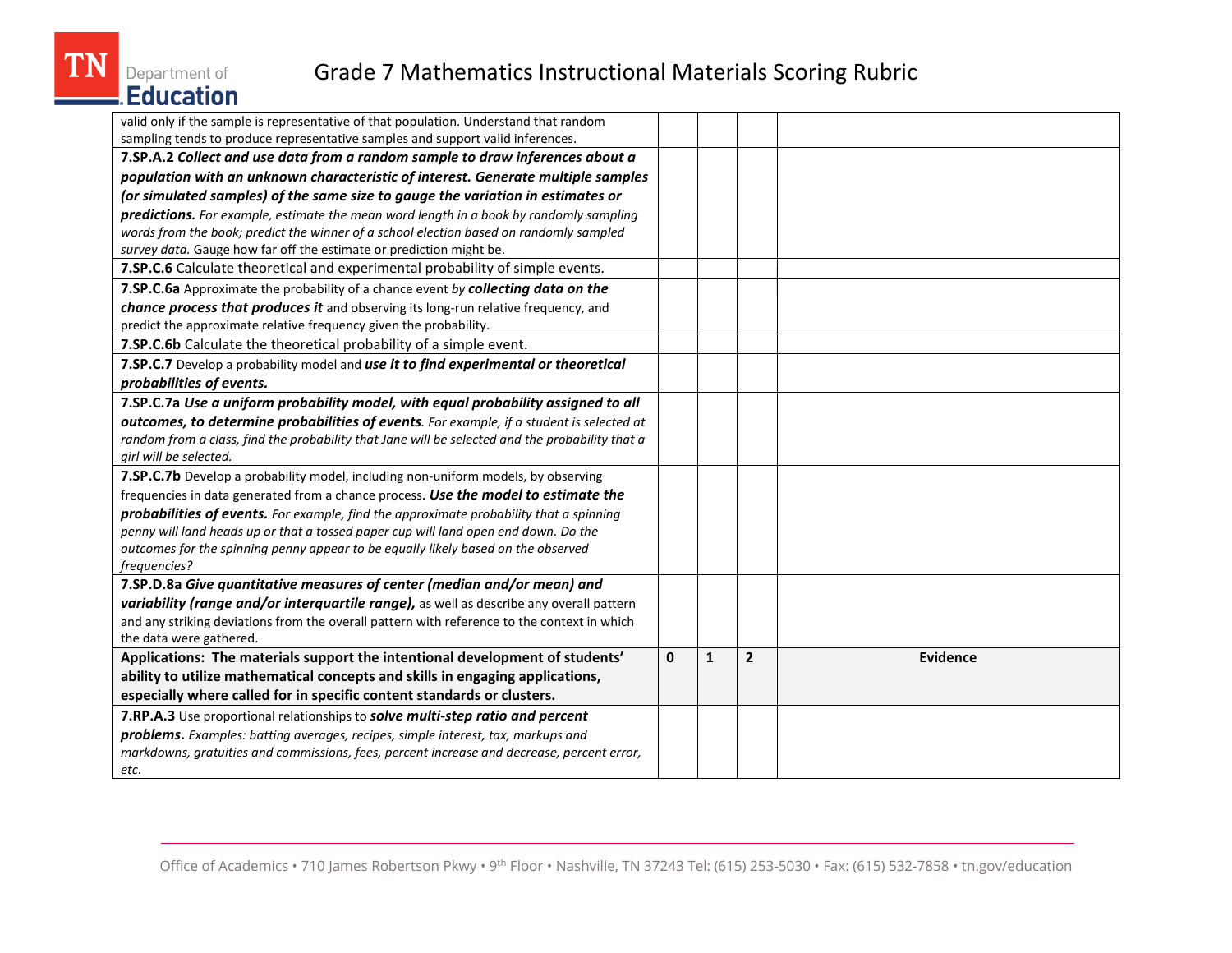

| <b>7.NS.A.1b</b> Understand subtraction of rational numbers as adding the additive inverse, $p - q$     |  |
|---------------------------------------------------------------------------------------------------------|--|
| $= p + (-q)$ . Show that the distance between two rational numbers on the number line is the            |  |
| absolute value of their difference, and apply this principle in real-world contexts.                    |  |
| 7.NS.A.2b Understand that integers can be divided, provided that the divisor is not zero,               |  |
| and every quotient of integers (with non-zero divisor) is a rational number. If p and q are             |  |
| integers, then $-(p/q) = (-p)/q = p/(-q)$ . Interpret quotients of rational numbers by                  |  |
| describing real-world contexts.                                                                         |  |
| 7.NS.A.3 Solve real-world and mathematical problems involving the four operations                       |  |
| with rational numbers. (Computations with rational numbers extend the rules for                         |  |
| manipulating fractions to complex fractions.)                                                           |  |
| 7.EE.A.2 Rewrite and connect equivalent expressions in different forms in a contextual                  |  |
| problem to provide multiples ways of interpreting the problem and investigating how the                 |  |
| quantities in it are related. For example, shoes are on sale at a 25% discount. How is the              |  |
| discounted price P related to the original cost C of the shoes? $C - 0.25C = P$ . In other words, P     |  |
| is 75% of the original cost since $C - 0.25C$ can be written as 0.75C.                                  |  |
| 7.EE.B.3 Solve multi-step real-world and mathematical problems posed with positive                      |  |
| and negative rational numbers presented in any form (whole numbers, fractions,                          |  |
| and decimals).                                                                                          |  |
| 7.EE.B.4 Use variables to represent quantities in a real-world and mathematical                         |  |
| problem, and construct simple equations and inequalities to solve problems by                           |  |
| reasoning about the quantities.                                                                         |  |
| 7.EE.B.4a Solve real-world and mathematical problems leading to equations of the                        |  |
| form $px + q = r$ and $p(x + q) = r$ where p, q, and r are specific rational numbers.                   |  |
| Solve equations of these forms fluently. Compare an algebraic solution to an arithmetic                 |  |
| solution, identifying the sequence of the operations used in each approach. For example, the            |  |
| perimeter of a rectangle is 54 cm. Its length is 6 cm. What is its width?                               |  |
| 7.EE.B.4b Solve real-world and mathematical problems leading to inequalities of the                     |  |
| form $px + q > r$ , $px + q < r$ , $px + q \ge r$ , and $px + q \le r$ , where p, q, and r are specific |  |
| rational numbers. Graph the solution set of the inequality on a number line and interpret               |  |
| it in the context of the problem. For example: As a salesperson, you are paid \$50 per week             |  |
| plus \$3 per sale. This week you want your pay to be at least \$100. Write an inequality for the        |  |
| number of sales you need to make, and describe the solutions.                                           |  |
| 7.G.A.1 Solve problems involving scale drawings of congruent and similar geometric                      |  |
| figures, including computing actual lengths and areas from a scale drawing and                          |  |
| reproducing a scale drawing at a different scale.                                                       |  |
| 7.G.B.5 Solve real-world and mathematical problems involving area of two-                               |  |
| dimensional figures composed of triangles, quadrilaterals, and polygons, and                            |  |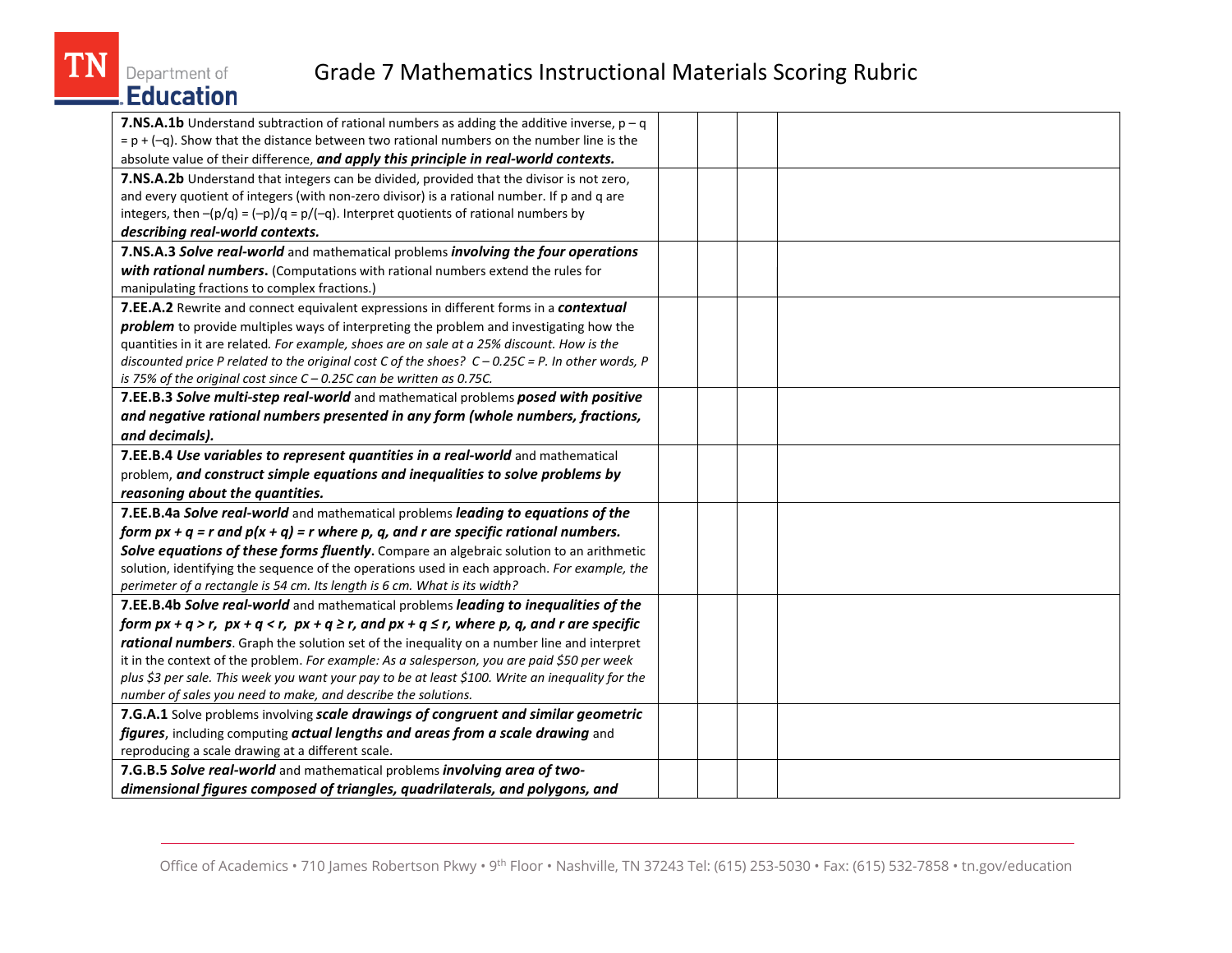

| volume and surface area of three-dimensional objects composed of cubes and                      |  |  |
|-------------------------------------------------------------------------------------------------|--|--|
| right prisms.                                                                                   |  |  |
| 7.SP.A.2 Collect and use data from a random sample to draw inferences about a                   |  |  |
| population with an unknown characteristic of interest. Generate multiple samples                |  |  |
| (or simulated samples) of the same size to gauge the variation in estimates or                  |  |  |
| predictions. For example, estimate the mean word length in a book by randomly sampling          |  |  |
| words from the book; predict the winner of a school election based on randomly sampled          |  |  |
| survey data. Gauge how far off the estimate or prediction might be.                             |  |  |
| 7.SP.B.3 Informally compare the measures of center (mean, median, mode) of two                  |  |  |
| numerical data distributions with similar variabilities. For example, the mean height           |  |  |
| of players on the basketball team is 10 cm greater than the mean height of players on the       |  |  |
| soccer team; on a dot plot or box plot, the separation between the two distributions of         |  |  |
| heights is noticeable.                                                                          |  |  |
| 7.SP.C.7 Develop a probability model and use it to find experimental or theoretical             |  |  |
| probabilities of events.                                                                        |  |  |
| 7.SP.C.7a Use a uniform probability model, with equal probability assigned to all               |  |  |
| outcomes, to determine probabilities of events. For example, if a student is selected at        |  |  |
| random from a class, find the probability that Jane will be selected and the probability that a |  |  |
| girl will be selected.                                                                          |  |  |
| 7.SP.C.7b Develop a probability model, including non-uniform models, by observing               |  |  |
| frequencies in data generated from a chance process. Use the model to estimate the              |  |  |
| probabilities of events. For example, find the approximate probability that a spinning          |  |  |
| penny will land heads up or that a tossed paper cup will land open end down. Do the             |  |  |
| outcomes for the spinning penny appear to be equally likely based on the observed               |  |  |
| frequencies?                                                                                    |  |  |
| 7.SP.D.8 Summarize a numerical data set in relation to its context.                             |  |  |
| 7.SP.D.8a Give quantitative measures of center (median and/or mean) and variability             |  |  |
| (range and/or interquartile range), as well as describe any overall pattern and any striking    |  |  |
| deviations from the overall pattern with reference to the context in which the data             |  |  |
| were gathered.                                                                                  |  |  |
| 7.SP.D.8b Relate and understand the choice of measures of center (median and/or mean)           |  |  |
| and variability (range and/or interquartile range) to the shape of the data distribution and    |  |  |
| the context in which the data were gathered.                                                    |  |  |

#### **Accessibility Features**